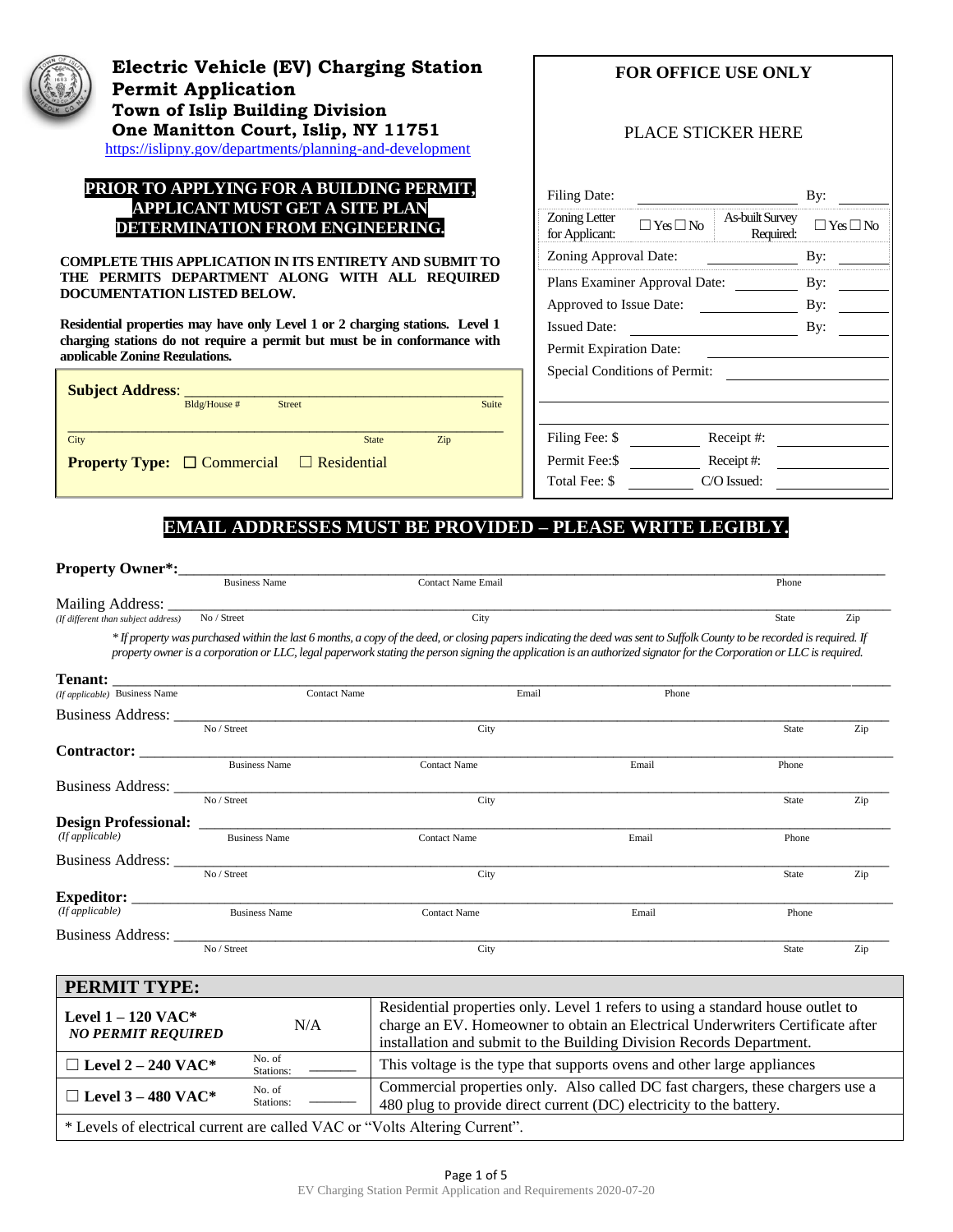# **SITE PLAN APPROVAL OR WAIVER** (Commercial Only)

Before applying for an EV Permit, you must consult with an Engineering Site Plan Reviewer to determine if a site plan is required for this installation. To get a determination, please email a dimensioned sketch of the proposed improvements on an accurate survey or site plan to [engineering@islipny.gov.](mailto:engineering@islipny.gov) Please be sure all proposed improvements are shown, and provide the Suffolk County Tax Map Number, address and your contact information.

If a site plan is not required, Engineering will give you a letter to accompany the permit application. If a site plan is required, refer to the Site Plan Submission Requirements referenced below.

### **APPLICATION REQUIREMENTS:**

- 1. Site Plan Approval or Waiver of Site Plan (Commercial Only) Provide your Engineering site plan approval letter or letter from Engineering waiving site plan as applicable (see above).
- 2. Approved Architectural Elevations Before applying for a permit, please obtain architectural elevation approval from the Planning Division at 631-224-5450. The architectural elevations should show all sides of the installation, along with screening of the equipment and any proposed signage.
- 3. Signs If you are planning to install signage, consult with the Planning Division for permitting requirements.
- 4. Method of submittal:
	- a. Electronic Submittal (preferred) Please refer to the Building Permit [Electronic Submittal Process](https://islipny.gov/building-division-permits-list/986-document-upload-instructions-for-electronic-submissions-building/file) flyer on our website. No hardcopies of documents are required with the initial electronic submission unless otherwise referenced in the flyer. Our staff will advise you on the total number of hardcopy documents required prior to permit issuance.
	- b. Hardcopy Submittal Please refer to our website for [Application Requirements](https://islipny.gov/community-and-services/documents/planning-development/980-planning-development-temporary-application-process-requirements-during-covid-19-pandemic/file) submittal process currently in effect. Submit one copy of each required document upon submission. If additional copies are required, we will notify you prior to permit issuance.
- 5. EV Permit Application Completed in its entirety.
- 6. Application Fee
	- a. If site plan was waived, EV Permit fee is \$500.
	- b. If a site plan was required, EV Permit fee is \$1,000 (no separate site work only permit required).
- 7. Survey An accurate survey, showing the proposed installation with dimensions.
- 8. Building Construction Documents In situations where equipment is installed within a structure, provide appropriate construction documents.
- 9. Manufacturers Specifications Specifications are required, including the UL Listing. EV charging stations must be installed in accordance with manufacturer's installation instructions and in accordance with the National Electrical Code and the New York State Uniform Building and Fire Code.
- 10. Single Line Wiring Diagram The following information must be included:
	- a. Conductor types and sizes
	- b. Size of the over current device (circuit breaker) supplying the EVCS
	- c. Conduit size, type and location
	- d. The manufacturer and model of the charging stations
	- e. The size of the main electric panel, distribution panels (sub panels) and disconnects
	- f. Type (Level) of charging station
- 11. Electrical Load Calculation Provide size of existing electrical panel, existing load on the panel, and proposed load/circuits from the electric vehicle charging system in order to determine if there is adequate capacity in the existing panel.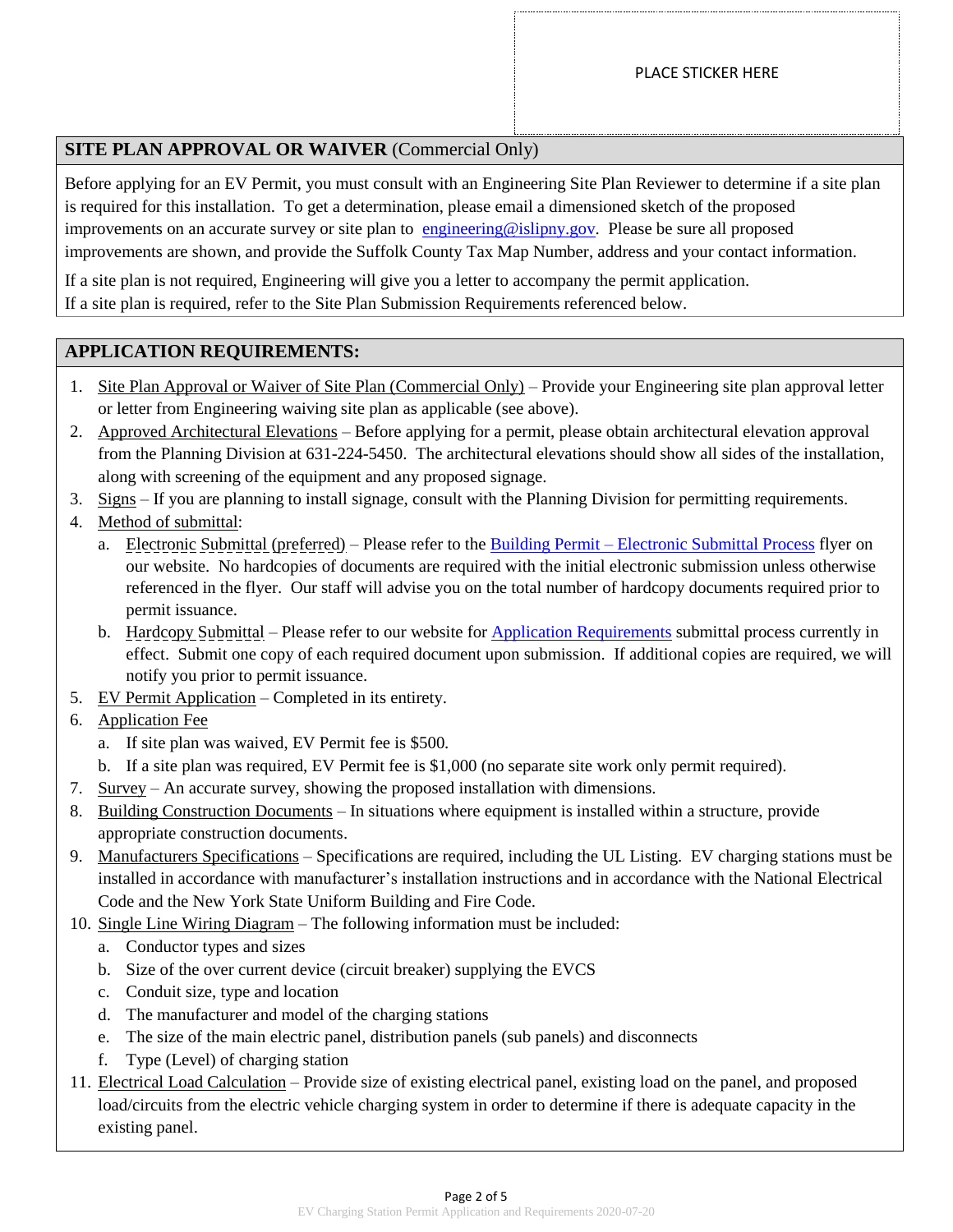## *APPLICATION REQURIEMENTS (CONT'D):*

- 12. Electrical Service Verification Owner/Contractor is responsible for verifying that the existing main service panel and all panels in the electrical system used for the EVCS are safe and free of electrical hazards. If electrical violations or hazards are present, the Owner/Contractor will be required to have a licensed contractor correct the violations and/or hazards.
- 13. Lockable Disconnect A lockable disconnect is required in a readily accessible location for electric vehicle charging stations >60A or 150V to ground. A phenolic plaque with red background and white letter stating "Emergency Power Off – Electric Vehicle Charging Station" must be installed on each disconnect.
- 14. Bollard Specs Provide detail for bollard installations where protection of electrical equipment is required.
- 15. Engineering Requirements Any Engineering requirements as stated in their site plan approval or waiver.

#### **SITE PLAN SUBMISSION REQUIREMENTS FOR EV CHARGING STATIONS (if required)**

If Engineering determines a site plan is required for this installation, you must obtain site plan approval prior to filing a building permit application.

- 1. [Site Plan Application](https://islipny.gov/community-and-services/documents/planning-development/engineering/317-site-plan-application/file) See the Site Plan Application for complete requirements.
- 2. Method of submittal:
	- a. Electronic Submittal (preferred) Please refer to the [Engineering Electronic Submittal Process](https://islipny.gov/community-and-services/documents/planning-development/engineering/987-document-upload-instructions-for-electronic-submissions-engineering/file) flyer on our website. No hardcopies of documents are required with the initial electronic submission unless otherwise referenced in the flyer. Our staff will advise you on the total number of hardcopy documents required prior to site plan approval.
	- b. Hardcopy Submittal Please refer to our website for [Application Requirements](https://islipny.gov/community-and-services/documents/planning-development/980-planning-development-temporary-application-process-requirements-during-covid-19-pandemic/file) submittal process currently in effect. Submit one copy of each required document upon submission. If additional copies are required, we will notify you prior to site plan approval.
- 3. Plan requirements:
	- a. Limits of plan shall include 75' around the area of disturbance and show the following:
	- b. Location and number of charging stations
	- c. Equipment anchorage and support
	- d. Note whether the spaces are specifically reserved for EV charging
	- e. Note whether there is a time limit for parking and/or charging
	- f. Lighting plan (if lighting is proposed)
	- g. Bollard details for vehicle protection
	- h. Screening of installation may be required (site dependent)
	- i. Pavement markings and dimensions
	- j. Conduit locations and disconnects
	- k. Vehicular movement plan (if the proposed location is such that it may impede traffic flow)
	- l. Manufacturers specifications
	- m. Signage location, details and elevations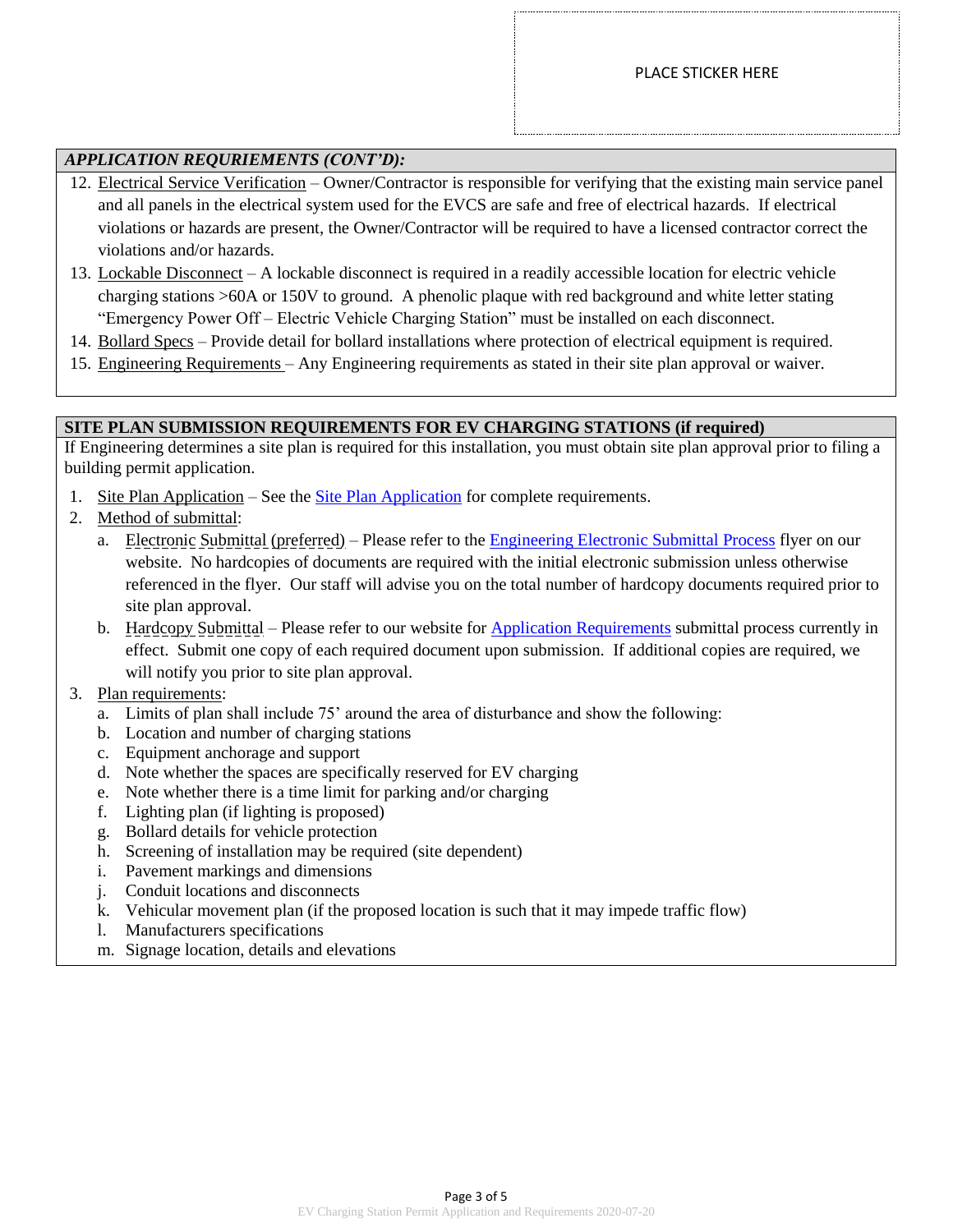### **APPLICATION REVIEW**:

Applications will be reviewed by various departments including Building (Zoning, Plans Examiners) and Engineering (Elevation & Grading). During the course of review, additional approvals may be required such as:

- 1. Permits If you are connecting to a structure that does not have a valid Certificate of Occupancy, additional permits will be required to legalize the structure.
- 2. Town of Islip Right of Way Work Permit Work performed within the public right of way (i.e. new driveway, curbing, sidewalk) requires a permit from the Department of Public Works (631-224-5610).
- 3. Variance The Building Division (Zoning Dept.) will advise you if the plans don't comply with the Town of Islip Zoning Code. If you wish to request a variance, you will need to make an appointment with the Building-Zoning Department (631-224-5438) at One Manitton Court in Islip to get a denial letter. The denial letter will describe the relief you are seeking. You will then need to apply for a variance at the Zoning Board of Appeals (631-224-5489) which is located at 40 Nassau Avenue in Islip.
- 4. Wetlands Permit If the property is in a wetlands area or flood zone, a Wetlands and Watercourses Permit will be required from the Planning Division (631-224-5450). During the course of their review, Planning will determine if NYSDEC approval is also required.

## **REQUIREMENTS PRIOR TO PERMIT ISSUANCE:**

- 1. Contractors Insurance Certificates:
	- a. NYS Workers Compensation Insurance Town of Islip must be listed as Certificate Holder. Acceptable forms include NYS Form C-105.2, NYS GSI-105.2 (2/02), NYS Form U-26.3, or if exempt, signed & dated NYS Form CE-200.
	- b. NYS Disability Insurance The Town of Islip must be listed as the Entity Requesting Proof of Coverage. Acceptable forms include NYS Form DB-120.1, NYS Form DB-155, or if exempt, signed & dated NYS Form CE-200. *ACORD Forms are not acceptable proof of NYS Worker's Compensation or Disability benefits insurance coverage.*

## **REQUIREMENTS PRIOR TO ISSUANCE OF A CERTIFICATE OF OCCUPANCY**

- 1. Inspections Applicant is responsible for ensuring that their contractor schedules all required inspections with the Building and Engineering Divisions (please see the applicable Inspection Process handout).
- 2. Electrical Certificate Electrical Certificates are required prior to the final inspection. Please refer to the list of *Qualified Inspection Agencies* on our website.
- 3. Final survey A final survey, signed and sealed by a NYS licensed surveyor, showing structures and site improvements upon completion of work. "Final Survey" shall include dimensions of structures; heights of perimeter improvements (fences, walls, etc.); distances from structures and perimeter improvements to property lines; and elevations (referencing NAVD 88). Additional information may be required based on nature of work performed.
- 4. Documentation Provide all documentation as required by the inspectors, including concrete certification if applicable.